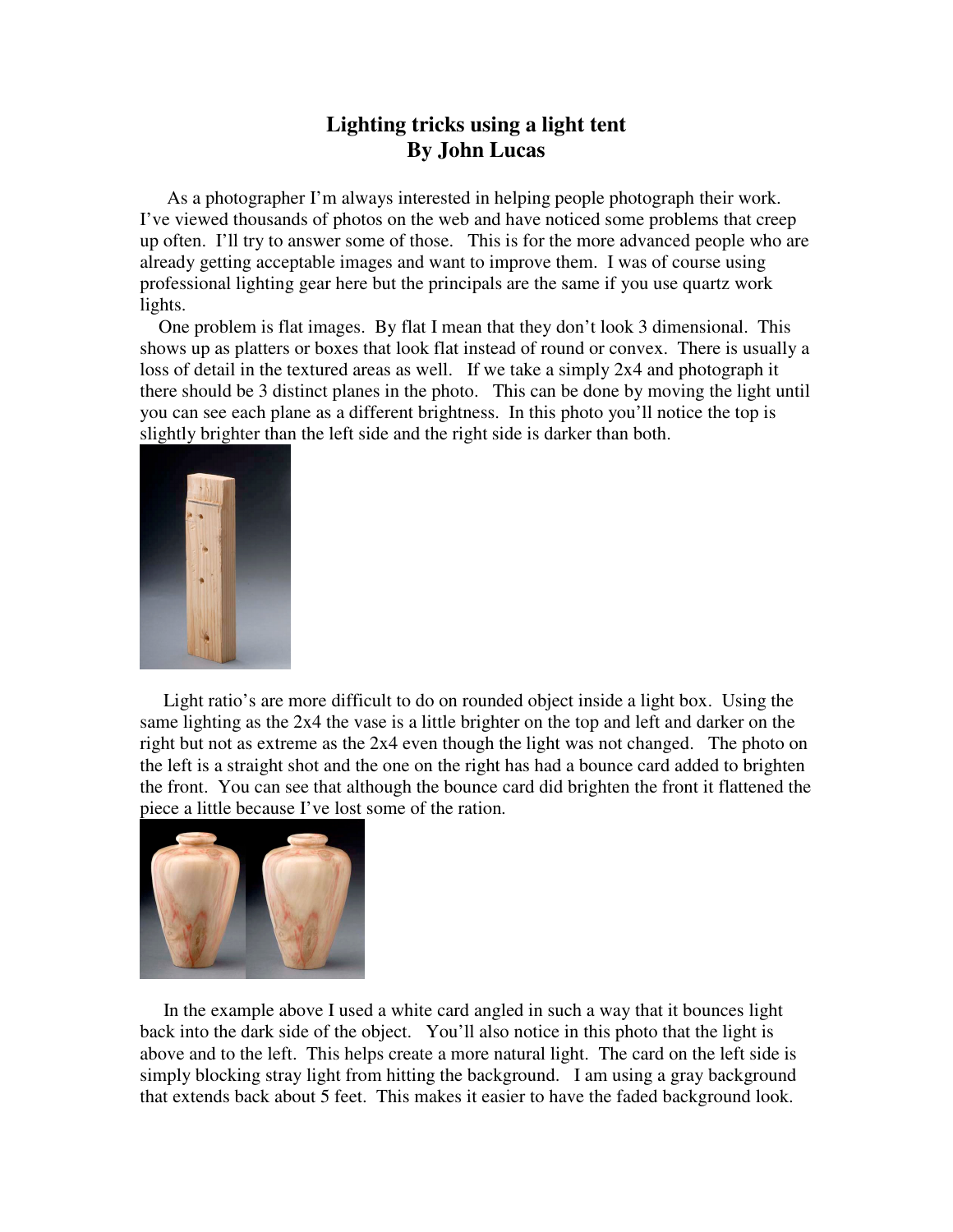

 Sometimes you want more ratio than you get from this setup. This is a very small light box that consists of 3 self standing panels. Because they are so close to the piece you will always get flatter looking lighting than you may want. One trick I use is to place a black card inside the box to limit the amount of light bouncing from that panel.

 The photo on the left is a little to bright causing the color to wash out. I put a black card in there and move it around as I watch the light on the piece. When I get the affect I want I take a photo. The photo on the right has much more color in the red.



 You may notice that there is a second light in this photo. The one on the right was added to show a different problem before I realized that I had not shown how to use a black card to take away light. Photographers call it negative lighting.

## **Solving Hot spot problems**

 Hotspots or glare spots can be a really bad problem especially on really glossy pieces. Here are a few tricks that might help. I didn't have a really shiny piece handy so I hope my photos are good enough to let you see the problems. Notice the hotspot in the top left of the piece.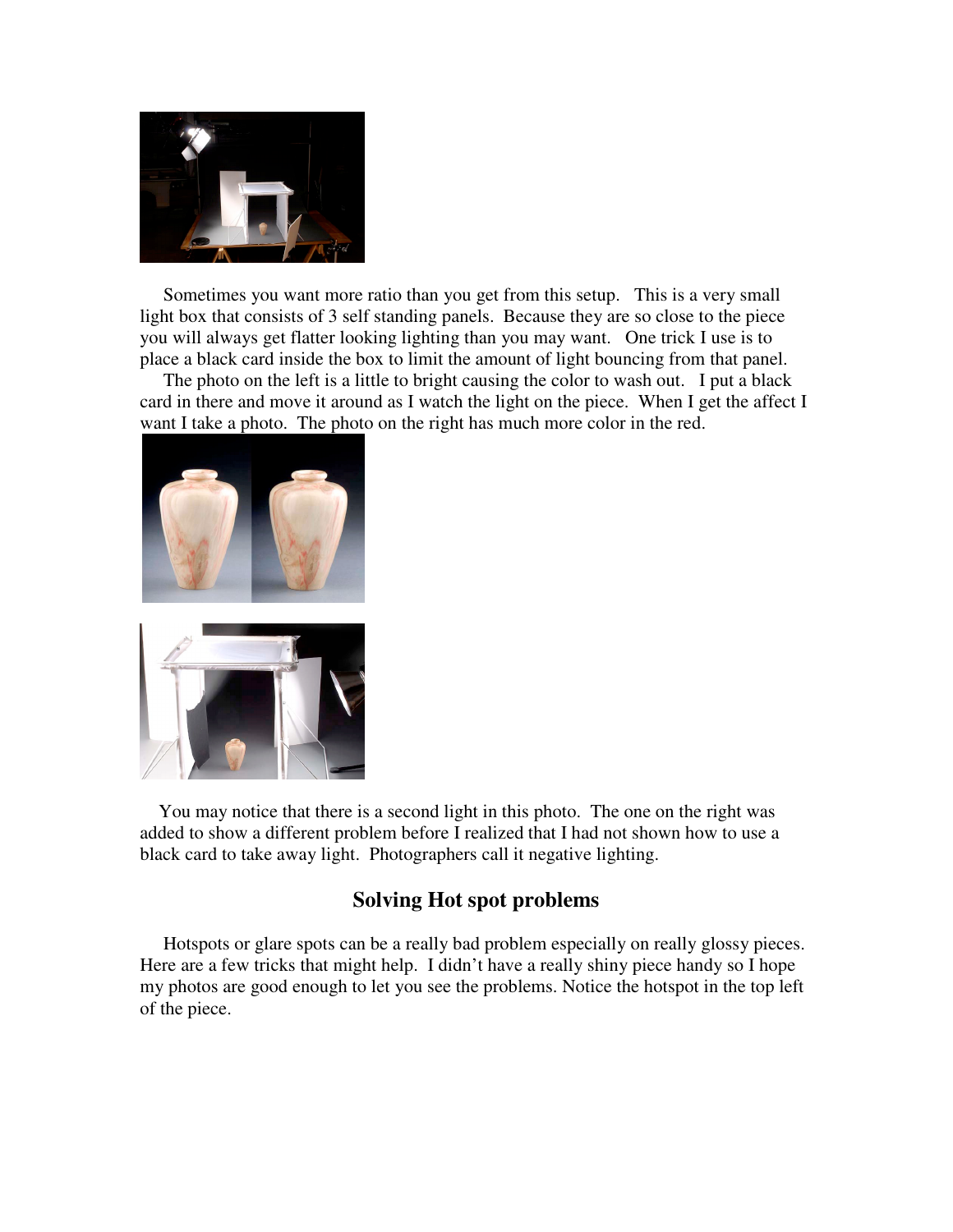

 Most people put the light too close to the panel. This creates a hotspot in the panel that the shiny surface of the piece can see. The first solution is to move the light back so it illuminates the panel more evenly.



 Notice how close the light is in this shot. Compare that to the position of the light in the first series of photos. If you can't move the light back you can put something between the light source and the object to change the reflection. I use a black card, wire screen or sometimes even white copier paper.



 The placement of the piece of black paper is critical. You have to get your eye exactly between the camera and the vase. Then you move the black card around until you see it in the reflection. It easier if you think of this as a bank shot in billiards. You can imagine a line from the camera banking off the reflection in the piece and hitting the light. This is exactly where the card should go. The shape of the card is also critical. Too big and it darkens more than just the reflection. Too little and you don't block enough light from the reflection.

 I like wire screen because it's less sensitive to size and you can add all the layers you need to make the reflection the right brightness.

 Another trick I use when the reflection comes from the top panel is to break it up with torn pieces of paper.